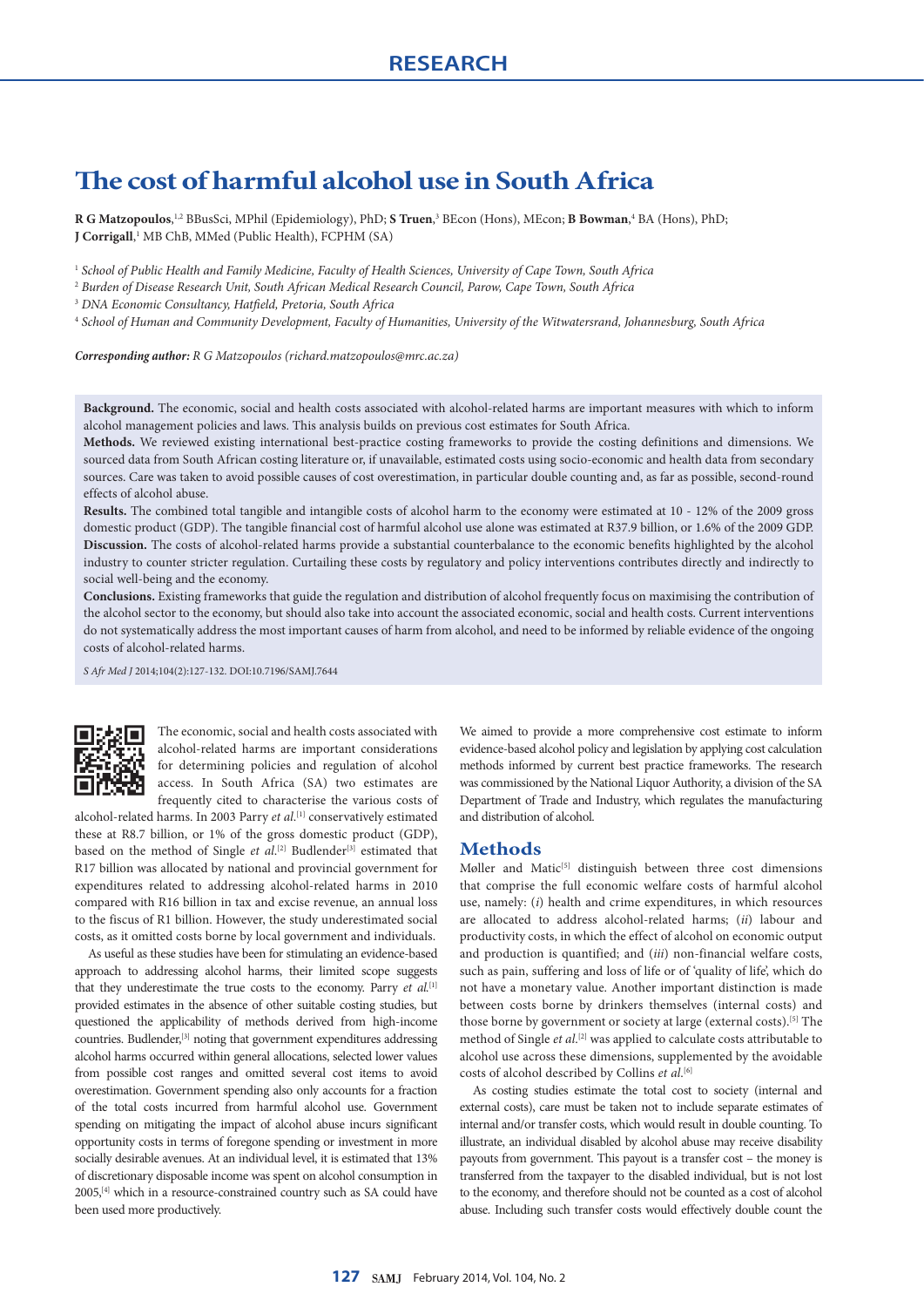external costs of productivity losses and overestimate the social costs involved in harmful alcohol use.<sup>[7]</sup>

Secondary health and economic data provided estimates for which no figures exist in the literature. Where no suitable local data were available, we applied data from comparable countries. Although not optimal, the use of estimates is preferable to omitting cost components entirely, which would result in systematic underestimation of total costs.[5] We applied a prevalence-based approach that estimates current costs of past harmful alcohol use, rather than an incidence-based approach that includes future costs of current consumption. Cost categories and the primary bearer for each are summarised in Table 1.

# **Results**

# **Health and welfare costs**

# **Impact on health**

Alcohol, the most widespread drug of abuse in SA, is the most harmful drug at a population level. It is the third-largest contributor to death and disability after unsafe sex/sexually transmitted infections and interpersonal violence, both of which are themselves influenced by alcohol consumption.[8] In total, 36 840 deaths (6.1% of total mortality), 787 749 years of life lost (7.4% of premature mortality) and 344 331 years lived with a disability (6.2% of total disability) were attributable to alcohol,<sup>[9]</sup> which together accounted for more than 1.1 million disability-adjusted life years (DALYs), or 7% of the total disease burden.[10]

More recent analysis has included the contribution of alcohol to infectious diseases,[11-13] which increased the estimated total alcoholattributable DALYs for SA to more than 1.3 million in 2004.<sup>[11,12]</sup> Injury-related causes account for nearly half (41%), with the largest single contribution from intentional injuries, i.e. interpersonal violence and suicide, at 25%. Unintentional injuries, including road traffic injuries, accounted for 16% of DALYs. Infectious diseases accounted for a third of DALYs, with tuberculosis (18%) and HIV/ AIDS (13%) being the largest contributors. Non-communicable diseases accounted for the remaining alcohol-attributable DALYs,

with neuropsychiatric disorders, including epilepsy and common mental disorders, the single largest component (12%).<sup>[11,12]</sup>

#### **Healthcare costs**

A common method used to derive healthcare costs is to calculate the alcohol-attributable fraction (AAF) for each health condition that is

| <b>Costing categories</b>                                    | Cost bearer |
|--------------------------------------------------------------|-------------|
| Health and welfare costs                                     |             |
| Impact on health                                             | External    |
| Healthcare costs                                             | External    |
| Treatment, research and prevention                           | External    |
| Social security                                              | External    |
| Drink-driving damage                                         | External    |
| Labour costs                                                 |             |
| Productivity at work                                         | Contested   |
| Absenteeism                                                  | Contested   |
| Premature mortality                                          | Contested   |
| Unemployment/retirement                                      | External    |
| Other labour costs (traffic congestion,<br>imprisonment)     | External    |
| Costs of crime                                               | Internal    |
| Responses to crime                                           | External    |
| Consequences of crime                                        | External    |
| Anticipation of crime                                        | External    |
| Non-financial welfare costs                                  | External    |
| Source: Truen et al., [36] adapted from Møller and Matic.[5] |             |

#### **Table 2. Comparison of Rehm** *et al***. [12] with Schneider** *et al***.,[9] with approximation for missing values**

|                                       | Burden attributable to alcohol in South Africa |               |                  |             |                  |                    |                                                    |  |
|---------------------------------------|------------------------------------------------|---------------|------------------|-------------|------------------|--------------------|----------------------------------------------------|--|
|                                       | Deaths                                         |               | <b>DALYs</b>     |             | AAFs             |                    |                                                    |  |
|                                       | Schneider et al.                               | Rehm et al.   | Schneider et al. | Rehm et al. | Schneider et al. | Rehm et al. $*$    | Rehm <i>et al.</i> <sup><math>\dagger</math></sup> |  |
| Cancers                               | 3 2 1 7                                        | 2 2 1 9       | 38 5 26          | 51 840      | 23.7             | 17                 | 31.9                                               |  |
| Low birth weight                      | 36                                             | 34            | 1 2 6 9          | 871         | 0.3              | 0.3                | 0.2                                                |  |
| Neuropsychiatric<br>disorders         | 1936                                           | 927           | 270 513          | 157 751     | 44.8             | 25.6               | 26.1                                               |  |
| Cirrhosis liver                       | 2 5 8 2                                        | 1 1 6 2       | 43 8 36          | 30 156      | 46.1             | 20.7               | 31.7                                               |  |
| Cardiovascular diseases               | 6 200                                          | $\frac{z}{2}$ | 64 137           | $\ddagger$  | 8.2              | $\ddot{\hat{\pi}}$ | $\ddagger$                                         |  |
| Unintentional injuries                | 8 4 5 4                                        | 7512          | 230 159          | 211 012     | 34.4             | 24.9               | 31.5                                               |  |
| Intentional injuries                  | 14 4 15                                        | 13 5 14       | 483 640          | 329 652     | 42.6             | 39.5               | 29.0                                               |  |
| Tuberculosis <sup>*</sup>             | N/A                                            | 8 5 5 7       | N/A              | 242 928     | N/A              | 29                 | N/A                                                |  |
| $HIV/AIDS^*$                          | N/A                                            | 7441          | N/A              | 172 765     | N/A              | 4.5                | 3.4                                                |  |
| Lower respiratory tract<br>infections | N/A                                            | 1 0 6 9       | N/A              | 24 960      | N/A              | 4.8                | N/A                                                |  |

Source: Truen *et al.*,<sup>[36]</sup> adapted from Rehm *et al.*<sup>[13]</sup> and Schneider *et al.*<sup>[9]</sup>

DALYs = disability-adjusted life years; AAFs = alcohol-attributable fractions; N/A = not available.

\*Approximated from proportion of all deaths.

† Approximated from proportion of all DALYs.

‡ Rehm *et al*. [13] only provide 'net impact', including beneficial impact on cardiovascular disease.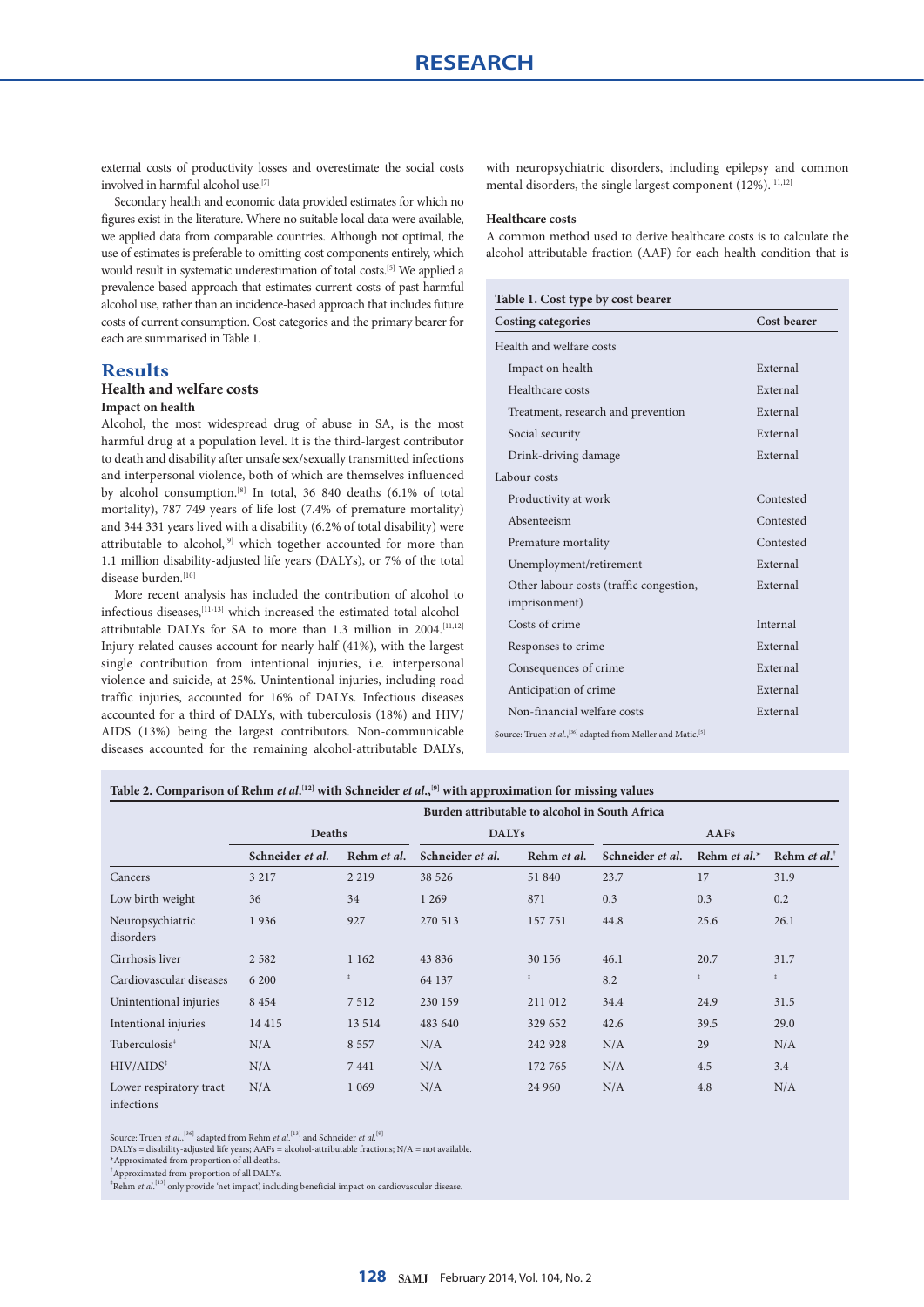caused by alcohol and then to apply the AAFs to the costs of treatment for cases presenting to the health system for each diagnosis.<sup>[14]</sup> Table 2 presents estimated AAFs for SA from recent burden of disease studies. Calculation of treatment costs is complicated by the absence of reliable national healthcare cost data that match health outcomes to healthcare expenditure. There is considerable cost variation across diagnoses and also between cases with the same diagnosis but treated in different levels of state facilities or in the private healthcare system. There are hospital-based cost studies,[15] but these are not representative of hospital admissions or health-seeking patterns. The private healthcare system collects suitable data,  $[16]$  but these are not available publicly.  $[17]$ 

Budlender<sup>[3]</sup> estimated the cost of alcohol-related treatment to public healthcare by applying an estimate of 9.2% for each province. This was based on the estimated 14.5% of net DALYs attributable to alcohol for males and 3.9% for females<sup>[13]</sup> and may be an underestimate,<sup>[3]</sup> but is preferable to others as it includes the burden of infectious disease. In generating an estimate of the cost of alcohol to the national and provincial health departments at R6 billion per annum, Budlender<sup>[3]</sup> identified several health sub-programmes where alcohol may have a more pronounced effect on cost, namely coroner services, emergency transport, tuberculosis hospitals and forensic services.

The public health service, which treats 70 - 80% of the population, accounts for less than half of all health expenditure (42%), with per capita spending on healthcare in the private sector being 3.5 - 5.5 times higher.<sup>[18]</sup> The private sector is roughly equivalent to the public health sector in terms of total spending,<sup>[18]</sup> but to adjust the estimate for the different disease profiles we halved the estimated private sector spending for health outcomes treated primarily in the public sector, such as liver cancers, hypertensive disease and type 2 diabetes. This equated to private sector spending on alcohol-attributed causes of R3.33 billion. Together with public sector spending, the estimated total healthcare cost is R9.33 billion. However, this ignores outpatient and primary care costs, which, according to a European review,<sup>[19]</sup> ranged from 25% to 65% of total inpatient health costs. Applying the lowest of these estimates, 25%, implied a further R2.33 billion, bringing the total healthcare cost in 2009 to R11.66 billion.

#### **Treatment, research and prevention**

Alcohol-related health costs encompass the treatment of individuals with disorders, social costs for dependants, and costs related to research and prevention. Alcohol abusers account for more than half of all patients in treatment for drug addiction,<sup>[20]</sup> the costs of which are partially borne by the Department of Social Development. Budlender<sup>[3]</sup> attributes these costs to national and provincial government treatment programmes. Budlender's study omits costs of private treatment and treatment in partially subsidised centres and those maintained by local government agencies. The estimated research costs to government were limited to an estimated R6 million per annum across all science councils, which excluded direct *ad hoc* research spending by other provincial and national government departments (e.g. the current study) and projects undertaken by local government agencies, as well as alcohol treatment and prevention research by universities and non-governmental organisations, such as Soul City and the Open Society Foundation.<sup>[3]</sup> It would be preferable to attribute a percentage of all social welfare and health research spending to alcohol, but in the absence of suitable data, we applied an estimate of R18 million to take into account social welfare and private spending on research, a tripling of Budlender's estimate for spending across all science councils.

## **Social security**

To estimate the social care and welfare costs of alcohol to the state, Budlender<sup>[3]</sup> allocated 20% of the Social Development budget for the care and support of families, 1% of the youth development budget, 2% of the cost of services, 1% of disability grants and an undisclosed percentage of HIV/AIDS costs. We estimated alcohol-attributable allocations from government departments, applying an AAF of 4% for HIV/AIDS (Table 3).

#### **Drink driving damage**

The CSIR estimated the cost of traffic crashes to the national economy in 2002 at R42.5 billion, which equated to R67.6 billion in 2009.[21] This included human casualty costs (56%), already reflected in healthcare costs, and a further 44% in vehicle damage and incident costs, i.e. R29.7 billion. This is likely to be an underestimate, as the Council for Scientific and Industrial Research study omitted ancillary costs. A Californian study indicated that monetary costs account for less than half of the costs of alcohol-attributable crashes (47%), with the rest accruing from 'quality of life', including medical expenses, property damage, employer costs, costs to public services and travel delays.[22]

An estimated 24% of SA driver deaths and non-fatal injuries would be prevented if drivers were not driving under the influence of alcohol.[23] As drunk drivers are also likely to be over-represented among those involved in collisions with pedestrians and cyclists

| Table 3. Relevant allocations in budgets of provincial and national departments of social development (R million) |  |  |  |  |  |  |  |
|-------------------------------------------------------------------------------------------------------------------|--|--|--|--|--|--|--|
|-------------------------------------------------------------------------------------------------------------------|--|--|--|--|--|--|--|

|                                                |            | <b>Total allocated</b> |                | Attributable to alcohol   |
|------------------------------------------------|------------|------------------------|----------------|---------------------------|
| Sub-programme                                  | Provincial | <b>National</b>        | $\%$           | <b>Amount</b> (R million) |
| Substance abuse, prevention and rehabilitation | 271.6      | 13.3                   | 55             | 156.695                   |
| Disability grant*                              | N/A        | 17 218                 |                | 172.180                   |
| Services to persons with disabilities          | 303.1      | 4.9                    | $\overline{2}$ | 6.160                     |
| HIV/AIDS                                       | 599.2      | 61.5                   | $\overline{4}$ | 26.428                    |
| Care and support services to families          | 160.9      | 6.5                    | 20             | 33.480                    |
| Youth development                              | 167.7      | 5.4                    |                | 1.731                     |
| Total incl. disability grant*                  |            |                        |                | 396.674                   |
| Total excl. disability grant*                  |            |                        |                | 224.494                   |
|                                                |            |                        |                |                           |

Source: Truen *et al*.,<sup>[36]</sup> adapted from Budlender.<sup>[3]</sup><br>N/A = not applicable.<br>\*Møller and Matic<sup>19</sup> note that social security payments constitute transfer costs, which should not be included from a societal perspective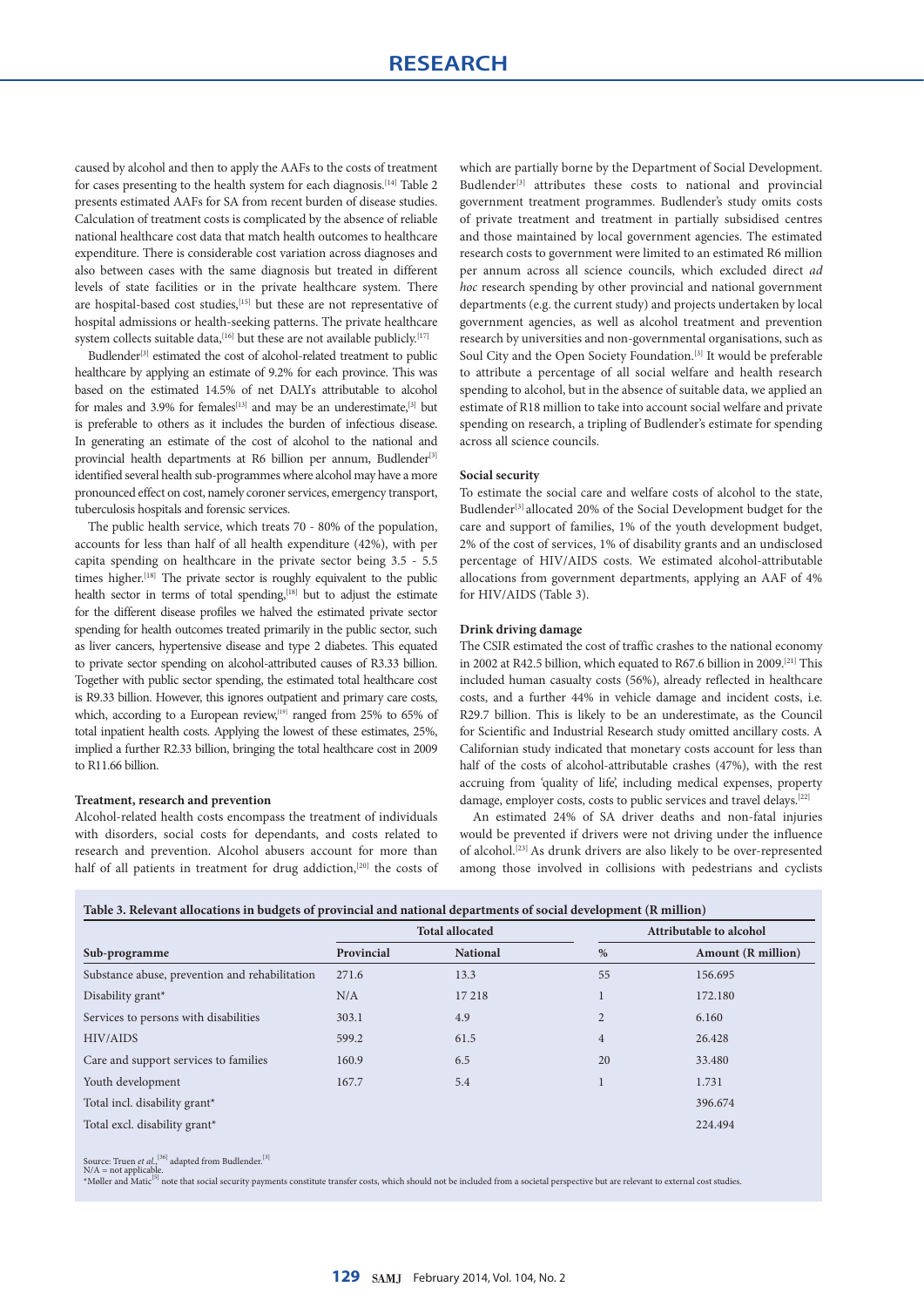| Cost category                                             | <b>Amount (R million)</b> |  |  |
|-----------------------------------------------------------|---------------------------|--|--|
| Tangible costs                                            |                           |  |  |
| Healthcare                                                | 9 3 3 0                   |  |  |
| Other healthcare costs                                    | 2 3 3 3                   |  |  |
| Treatment research and prevention                         | 18                        |  |  |
| Social and welfare costs                                  | 397                       |  |  |
| Crime response                                            | 9680                      |  |  |
| Crime consequence – transfers                             | 4 500                     |  |  |
| Crime anticipation                                        | 3 7 5 0                   |  |  |
| Road traffic accidents – damage to motor vehicles         | 7912                      |  |  |
| Total tangible costs                                      | 37920                     |  |  |
| Intangible costs                                          |                           |  |  |
| Premature mortality and morbidity – reduction in earnings | 8 245 - 9 769             |  |  |
| Premature mortality and morbidity - VSL                   | 183 527 - 216 450         |  |  |
| Absenteeism                                               | $141 - 448$               |  |  |
| Non-financial welfare costs                               | 16 100                    |  |  |
| Total intangible costs                                    | 208 013 - 242 767         |  |  |
| Insufficient data to estimate cost                        |                           |  |  |
| Hangovers and drunkenness at work                         | Uncertain                 |  |  |
| Unemployment and early retirement                         | Uncertain                 |  |  |
| Other labour costs                                        | Uncertain                 |  |  |
| Miscellaneous other social and welfare costs              | Uncertain                 |  |  |
| Total costs                                               | 245 933 - 280 687         |  |  |

and in crashes in which motor vehicle passengers are killed, we proposed that all other collisions would be reduced to a similar extent. This is congruent with a US study that estimated alcohol-attributable costs to crash victims at 27%.[22] The alcoholattributable fraction of 27% was applied to the R29.7 billion total crash cost to estimate a R7.9 billion total annual vehicular damage cost of alcohol-involved crashes in SA.

## **Labour costs**

#### **Productivity at work**

Alcohol misuse is a risk factor for work-related injuries, increased absenteeism and high employee turnover.[24] A significant proportion of school-age adolescents (29%) also misuse alcohol,[25] which can be linked to absenteeism and academic failure. Another systematic review[26] found that alcohol abuse increased the likelihood of drug abuse and risky sexual behaviour, which reduced human capital development and thus the ability of citizens to participate in and contribute to society.

Møller and Matic<sup>[5]</sup> suggest that the impact of harmful use of alcohol on labour supply and overall productivity is discernible through the

following four channels: lower productivity due to hangovers or drunkenness at work; absenteeism due to hangovers; unemployment and retirement effects; and other labour costs. While common sense suggests that a drunken individual, or one suffering from a hangover, is likely to be less productive than a sober individual, in practice studies have not yielded the expected results. Rather there is an inverse U-shaped relationship between wage levels and alcohol consumption.[27-29] The relationship between problem drinking and wages suggests a reduction in productivity, but the evidence is mixed.<sup>[29]</sup> In the absence of conclusive research, an estimate of the impact on productivity in SA is not warranted.

#### **Absenteeism**

There is a paucity of research on the proportion of sick-days attributable to harmful alcohol use. A typical assumption is that 4 - 6% of absenteeism is due to harmful alcohol use.<sup>[5]</sup> A single study conducted by a commercial firm and covering 7 000 employees in 60 firms found that absentee rates average 2.3% in workers earning R1 000 or less per month, and 1.3% in workers earning R10 000 - 15 000 per month. We calculated the cost of absenteeism by multiplying employee compensation by absenteeism rates, by the fraction of absenteeism attributable to alcohol, and finally by the productivity loss factor. Given total employee compensation costs of R1 081.4 billion in 2009, the alcoholattributable fraction approach suggests that the cost of alcohol-attributable absenteeism ranges from R140.6 million to R447.7 million annually.

#### **Premature mortality and morbidity**

One method of calculating the cost of mortality and morbidity is to estimate the net present value of the earnings stream that an individual would have earned if it had not been for the event that resulted in premature death or disability. A key problem with this approach is that it produces different values for deaths between, and even within, countries. In SA, where unemployment levels are high, low-skill workers can be replaced relatively easily, and the cost to the economy of premature death may be limited to the friction associated with finding a new employee.<sup>[5]</sup> We sought to measure the economic value of premature mortality by estimating the average amount an individual would be willing to pay to prevent death, which generates a value of statistical life (VSL). VSLs must be treated with some caution,[30] but they do estimate the value society places on averting premature mortality, which takes into account the emotional costs of such mortality.

Using average per capita employee compensation as a proxy, based on 2009 GDP<sup>[31]</sup> and mid-year population estimates, <sup>[32]</sup> the economic benefits lost as a result of premature mortality in SA equate to R21 632 per death. The total impact on society is substantially higher if emotional costs are included. Miller<sup>[30]</sup> suggests that the best estimate of VSL is 143 times the per capita GDP. Lindhjem et al. [33] provide a more conservative estimate of mean VSL of 73.8 times the per capita GDP in countries with similar purchasing power parity-adjusted per capita GDPs to that of SA.

At 2009 per capita GDP levels, Lindhjem et al'.s<sup>[33]</sup> VSLs suggest that the average SA citizen would pay R3.5 million to prevent their death. The total VSL-projected costs of the 36 840 - 46 153 alcohol-attributable deaths calculated by Schneider *et al*. [9] and Rehm *et al.*<sup>[13]</sup> amount to between R128.9 billion and R161.5 billion, or 5.0 - 6.8% of the GDP. As approximately 22.5 years of life are lost per alcohol-attributable death, the estimated 339 263 years lost to disability are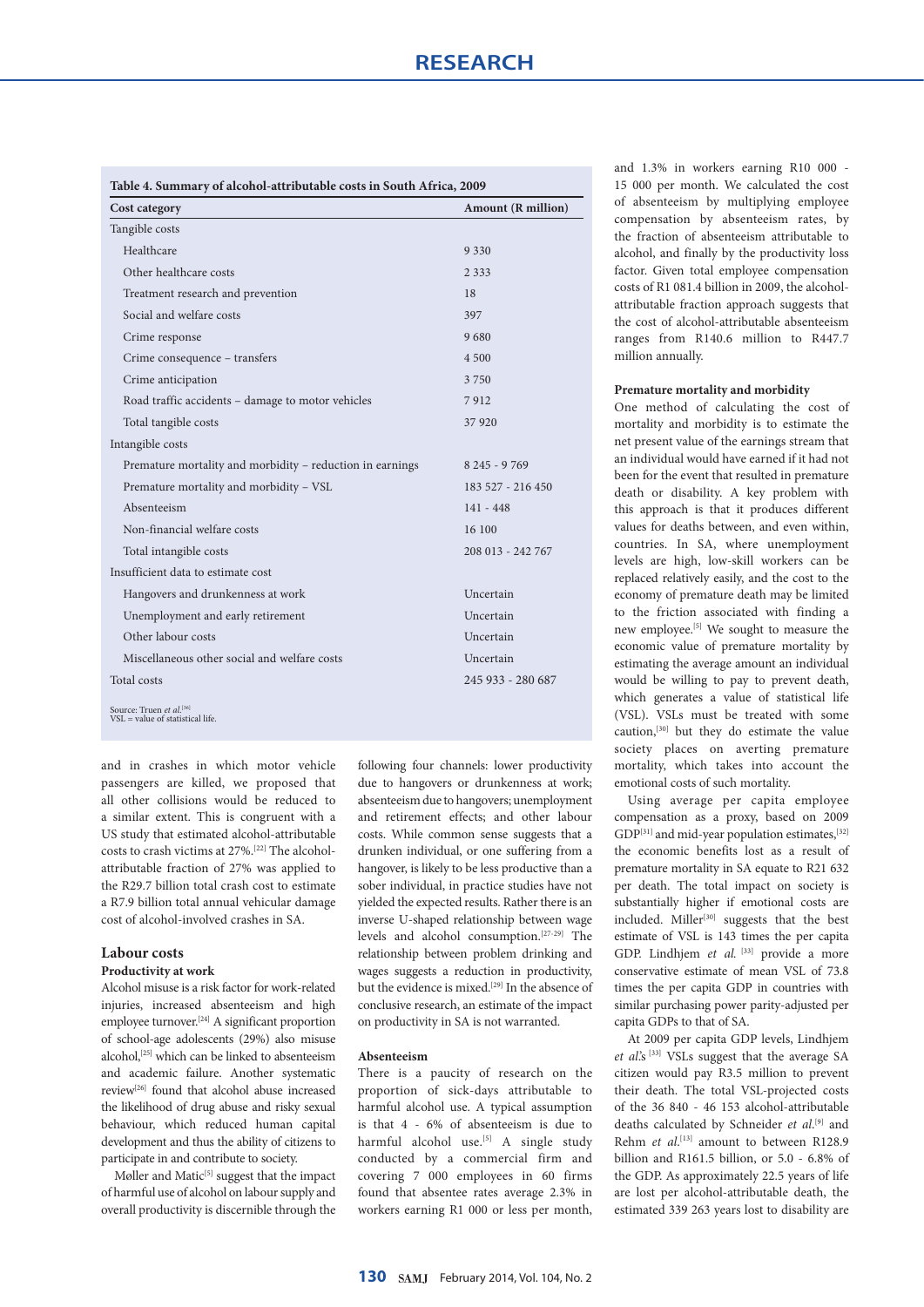equivalent to 15 075 premature deaths, or a VSL of R53.3 billion (an additional 2.2% of GDP).

## **Unemployment and early retirement**

There are several ways in which harmful alcohol use can impact on the probability of a person's finding employment. However, in practice the extent to which problem drinking is associated with unemployment may depend on whether intoxication is felt to be socially acceptable, and on absolute poverty levels. For example, poverty could constrain the purchase of alcohol among the poor, making problem drinking the preserve of the employed. However, the nature of the relationship is unclear.<sup>[5]</sup>

#### **Other labour costs**

Most sources of alcohol-related decreases in labour productivity reflect the reduction in the amount of time available to work. Examples include delays in getting to work due to traffic congestion caused by alcohol-attributable accidents, time spent incarcerated due to crimes committed under the influence of alcohol, and time spent caring for those disabled by alcohol-attributable health problems.[5] Data to estimate the size of these impacts on labour productivity in SA are not available.

#### **Costs of crime**

Alcohol-attributable crime imposes a significant cost burden. A US study estimated that alcohol-attributable crimes cost more than double those attributable to drugs, with alcohol-related violent crimes accounting for more than 85% of total costs for alcohol and drug-related crimes.[34] Neither violent crimes nor alcohol-related harms are as pronounced in the USA as in SA, which implies that these costs may be yet higher in SA. A recent study using accounting methodology provided an aggregated cost of crime in SA of US\$22.1 billion or 7.8% of the GDP in 2007 (R155 billion at an approximate 2007 exchange rate of R7:\$1).[35] This study's superficial burden of disease analysis significantly underestimates the true extent of homicide, and it is likely that the cost of crime is similarly underestimated. Crime costs in low- to middle-income countries in Latin America with high crime levels, such as Colombia, Brazil or Venezuela, range from 5% to 15% of the GDP. Møller and Matic<sup>[5]</sup> distinguish between three categories of costs related to crime in order to avoid double counting and then apportion a share of these costs to alcohol: (*i*) costs in response to crime; (*ii*) costs as a consequence of crime; and (*iii*) costs in anticipation of crime.

#### **Costs in response to crime**

Alda and Cuesta<sup>[35]</sup> estimated the institutional costs incurred by SA government agencies in responding to crime, including correctional services, justice and police and public security, at \$7.169 billion in 2007 (R50 billion at an exchange rate of R7:\$1), equivalent to 2.55% of the GDP. Applying Budlender's<sup>[3]</sup> AAFs of 22.5% for police and public security, 38.5% for correctional services and 2% for justice costs, it is estimated that costs of R9.68 billion were attributable to alcohol.<sup>[36]</sup>

#### **Consequences of crime**

Alda and Cuesta<sup>[35]</sup> calculated health costs relating to crime to have been \$7.37 billion (R52 billion) in 2007, equivalent to 2.6% of the GDP. Twothirds accrued from the contribution to disease burden and productivity losses and the rest primarily from emotional costs, with medical costs accounting for less than 1%. The estimated economic costs of foregone foreign direct investment of \$1.287 billion (R9 billion) and transfer costs of \$3.426 billion (R24 billion) from theft of residential property, vehicles, weapons and livestock also need to be included. Assuming that 75% were

relevant to alcohol use, Budlender's<sup>[3]</sup> AAF of 25% suggests that R1.7 billion was lost in foreign direct investment and R4.5 billion in transfer costs. In addition, Budlender estimated the cost of victim empowerment, among social development costs, at R109 million across national and provincial departments in 2009.

#### **Anticipation of crime**

Economic costs of crime are also incurred in anticipation of criminal activity, via expenditures on security measures such as anti-theft devices and guards. Møller and Matic<sup>[5]</sup> could identify only one comprehensive study that included these costs, which were found to be of a similar scale to costs in response to crime. Alda and Cuesta<sup>[35]</sup> estimate that \$2.83 billion (R20 billion) was spent on private security for businesses and households in 2007. Applying a fraction of 75% for alcohol-relevant costs and Budlender's AAF of 25%<sup>[3]</sup> provides an estimate of R3.7 billion for costs attributable to alcohol in anticipation of crime.

## **Non-financial welfare costs**

The emotional costs placed on premature mortality and morbidity associated with alcohol are obtained from the amounts that individuals would pay for their prevention. Additional non-financial welfare costs accrue to people affected by the actions of others who misuse alcohol. It is not possible to estimate the value of all nonfinancial welfare costs associated with alcohol consumption, but in the SA context the following two examples, relating to traffic crashes and crime, suggest that these are likely to be substantial. Miller<sup>[22]</sup> and Rosen *et al.*<sup>[37]</sup> suggest that the cost of emotional pain associated with traffic crashes and violent crime, respectively, is approximately the same as the economic costs, which would equate to R12.9 billion for traffic crashes. Alda and Cuesta<sup>[35]</sup> estimate that one-third of health costs relating to crime can be attributed to emotional costs. Applying 75% of their total healthcare cost of \$7.37 billion in 2007 (R52 billion) for 'alcohol-relevant' costs and an AAF of 25% suggests that emotional costs of alcohol-related crime are approximately R3.2 billion.

#### **Summary of total alcohol-attributable costs**

A summary of the costs attributable to harmful alcohol use, based on the analysis of secondary sources described in the preceding section, is shown in Table 4. Total tangible and intangible costs represent 10 - 12% of 2009 GDP. The tangible financial costs of harmful alcohol use alone amount to an estimated R37.9 billion, or 1.6% of the 2009 GDP.

# **Discussion**

The SA alcohol industry poses complex challenges for policy makers. While it makes a considerable contribution to the domestic economy through employment, output and export earnings, it imposes enormous social and emotional costs. Alcohol ranks as the most harmful of a selection of 20 drugs, based on the magnitude of harms the drug causes both to drinkers and those affected by drinking.<sup>[38]</sup> Inclusion of the intangible, non-financial costs of the trauma associated with alcoholrelated illness, injury and violence goes some way towards indicating how much value citizens place on any intervention that would help to mitigate this trauma. VSL estimates in particular suggest that South Africans would be willing to pay R183.5 - 216.5 billion, or 8 - 9% of the GDP, to avoid the deaths, illnesses and disabilities caused by alcohol. These figures still underestimate the total cost of alcohol, as there were insufficient data to estimate several entire cost categories, and the VSL estimates excluded many sources of psychological trauma.

There will always be gaps in locally relevant data requiring the imputation of costs. Costing studies will continue to produce underestimates of harms if generation of the type and quality of data